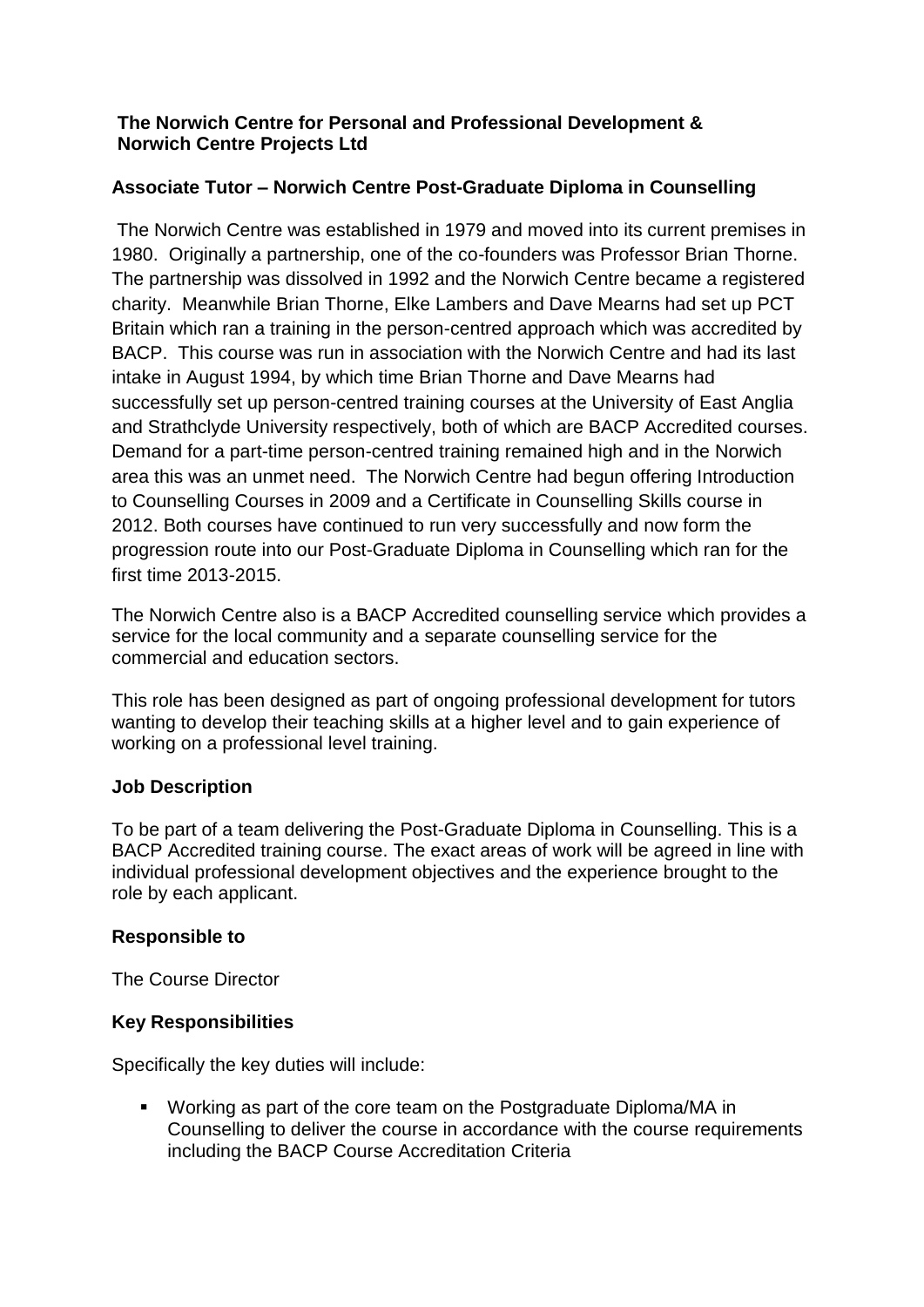- Assisting with interviewing prospective candidates, according to established procedures
- Working with colleagues on course development
- Delivery of lectures as part of the academic programme
- **•** The facilitation of skills groups and community meetings
- Marking and assessing coursework
- Attendance at team meetings as scheduled
- Conducting tutorials with trainees and giving feedback on progress

| Criteria                                                                               | Essential | Desirable |
|----------------------------------------------------------------------------------------|-----------|-----------|
| <b>Qualifications</b>                                                                  |           |           |
| Good honours degree, or equivalent<br>٠                                                |           |           |
| qualification in any discipline                                                        |           |           |
| A Masters level qualification, or equivalent<br>٠                                      |           |           |
| qualification, in a relevant subject, or working                                       |           |           |
| towards the completion of a Masters level                                              |           |           |
| qualification                                                                          |           |           |
| A recognised qualification (BACP or equivalent)                                        |           |           |
| in person-centred counselling and                                                      |           |           |
| Psychotherapy                                                                          |           |           |
| Registered member of BACP                                                              |           |           |
| Working towards BACP Accreditation and<br>π.                                           |           |           |
| applying as soon as possible                                                           |           |           |
| Individual supervision with an appropriately<br>٠                                      |           |           |
| qualified and experienced supervisor in line with                                      |           |           |
| the requirements of the BACP Ethical                                                   |           |           |
| <b>Framework for the Counselling Professions</b>                                       |           |           |
|                                                                                        |           |           |
| <b>Experience, Knowledge and Skills</b>                                                |           |           |
| Experience as a trainer on Introduction and/or<br>٠                                    |           |           |
| Certificate courses                                                                    |           |           |
| Ongoing counselling practice with a minimum of                                         |           |           |
| 300 client hours                                                                       |           |           |
| Thorough and up to date knowledge of person-<br>٠<br>centred theory including research |           |           |
| Excellent teaching and group facilitation skills<br>п                                  |           |           |
| Confident user of MS Office including Office 365<br>п                                  |           |           |
| Demonstrable communication skills in English<br>٠                                      |           |           |
| Language, with the ability to communicate                                              |           |           |
| effectively and sensitively with staff and students                                    |           |           |
| and external contacts                                                                  |           |           |
|                                                                                        |           |           |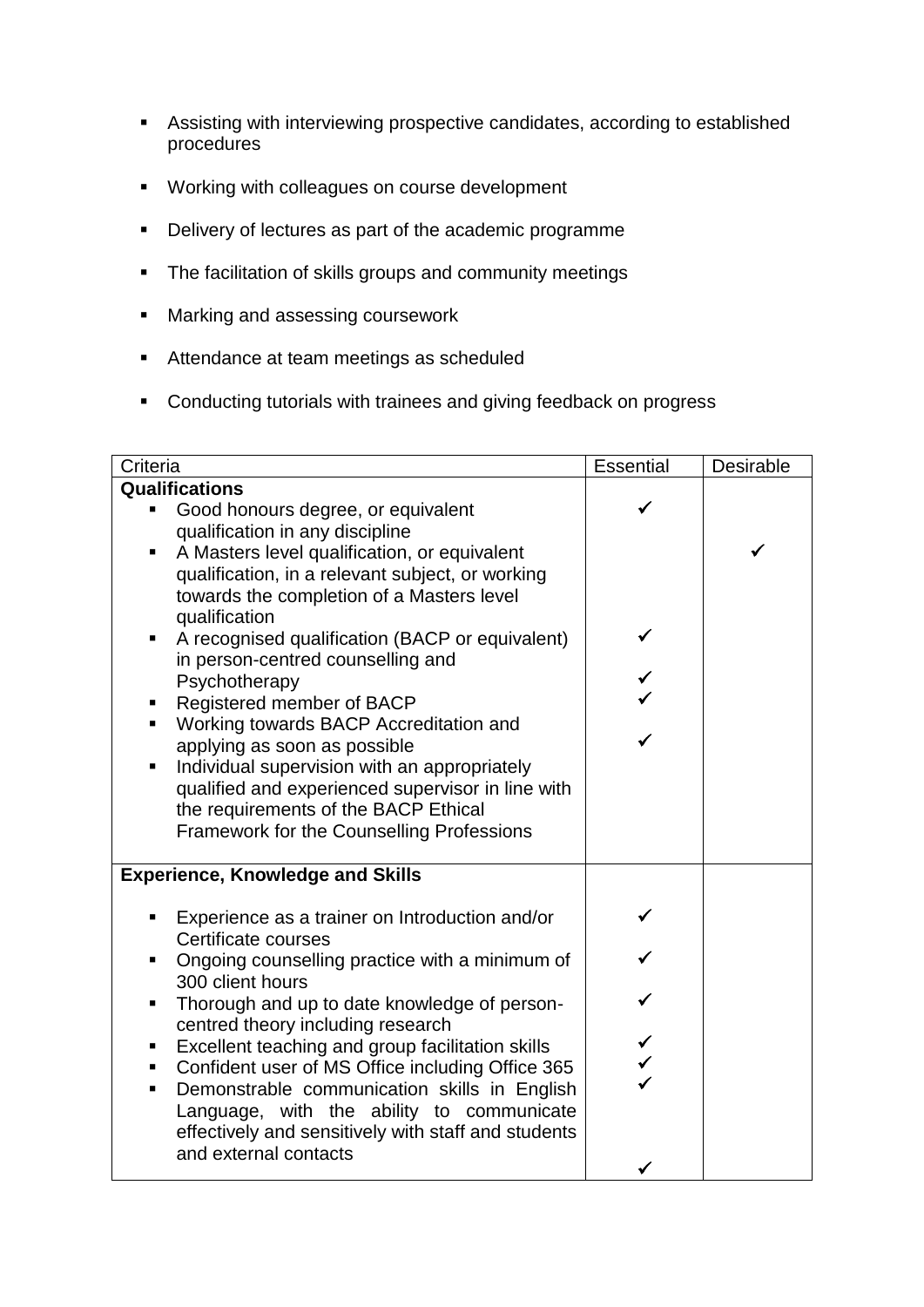| • An awareness of current issues in counselling      |  |
|------------------------------------------------------|--|
| education                                            |  |
| Good working knowledge of the Ethical                |  |
| Framework for the Counselling Professions            |  |
| Good working knowledge of current requirements       |  |
| for BACP accredited courses                          |  |
| <b>Personal Qualities</b>                            |  |
| Excellent communication and relationship skills<br>П |  |
| with evidence of ability to work with others         |  |
| effectively                                          |  |
| Friendly and approachable<br>п                       |  |
| Able to work unsupervised and manage workload<br>٠   |  |
| effectively and accurately under pressure            |  |
| Attention to detail<br>٠                             |  |
| A collaborative, enthusiastic and<br>flexible        |  |
| approach, willing to do what is necessary to         |  |
| ensure the effective running of the course $-$ a     |  |
| good team player                                     |  |
| Ability to work under own initiative, manage a<br>٠  |  |
| demanding workload and meet competing                |  |
| deadlines                                            |  |
| Evidence of commitment to own personal and<br>٠      |  |
| professional development                             |  |
| Evidence of the ability to balance awareness of<br>п |  |
| the ideals and principles of the person-centred      |  |
| approach with the need to achieve compromise         |  |
| within an institutional context                      |  |
| Agreement to work within the BACP Ethical<br>٠       |  |
| <b>Framework for the Counselling Professions</b>     |  |
| Ability to hold boundaries<br>and<br>maintain        |  |
| appropriate levels of confidentiality                |  |

# **Special Circumstances**

• allowance for holidays is included in the rate of pay, there is no annual leave

## **Salary**

This is calculated annually based on the commitments agreed.

To apply for this role, complete and return the application form to [ckitcatt@norwichcentre.org](mailto:ckitcatt@norwichcentre.org)

Closing date 15th July 2022